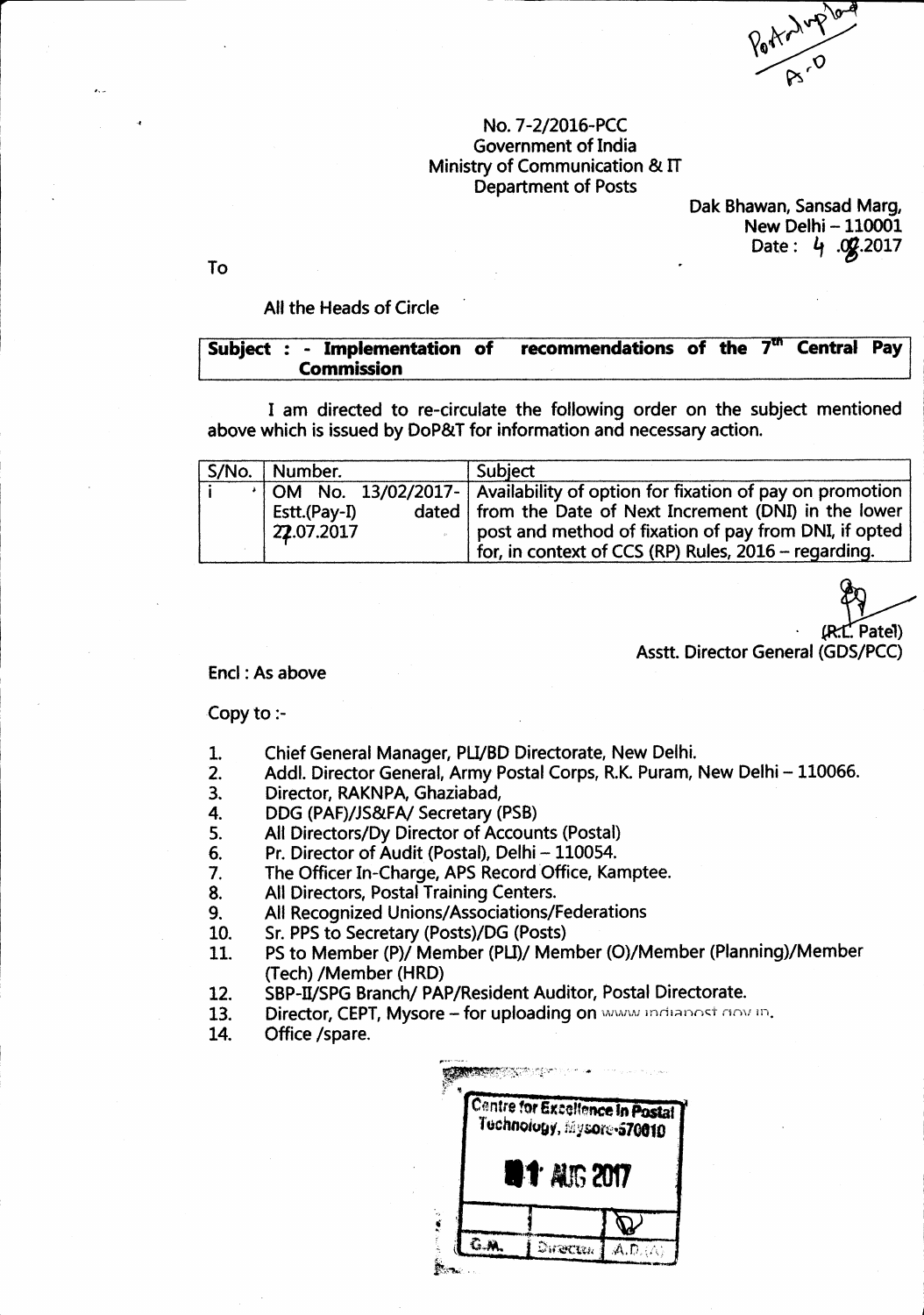# No.13/02/2017-Estt.(Pay-I) **Government of India** Ministry of Personnel, Public Grievances and Pensions **Department of Personnel & Training**

\*\*\*\*

North Block, New Delhi Dated 27th July, 2017

....../-

## **OFFICE MEMORANDUM**

Subject: Availability of option for fixation of pay on promotion from the Date of Next Increment (DNI) in the lower post and method of fixation of pay from DNI, if opted for, in context of CCS (RP) Rules, 2016-regarding.

Prior to implementation of 6<sup>th</sup> CPC Report, the pay fixation on promotion was governed by provisions of FR 22(I)(a)(1). In 6<sup>th</sup> CPC context, the first part of FR 22(I)(a)(1) was replaced by Rule 13 of CCS (RP) Rules, 2008. Similarly, consequent upon implementation of CCS (RP) Rules, 2016 in 7<sup>th</sup> CPC context, the pay fixation on promotion is regulated by the provisions of Rule 13 of CCS (RP) Rules, 2016. This rule regulates pay fixation on promotion if the same is opted by the employee from the date of promotion itself. The issue of relevancy of provisions of FR 22(i)(a)(1) as well as the methodology of fixation of pay on promotion to a post carrying duties and responsibilities of greater importance, of a Government Servant in case he opts for pay fixation from the Date of Next Increment (DNI) has been considered in this Department.

In this context, proviso under FR 22(I)(a)(1) inter-alia provides that the Government  $2.$ Servant (other than those appointed on deputation basis to ex-cadre post or on ad-hoc basis or on direct recruitment basis) shall have the option, to be exercised within one month from the date of promotion, to have the pay fixed under this rule from the date of such promotion or to have the pay fixed from the date of accrual of next increment in the scale of the pay in lower grade.

After due consideration in this matter, the President is pleased to decide as follows: 3.

FR 22(I)(a)(1) holds good with regard to availability of option clause for pay  $(i)$ fixation, to a Government Servant holding a post, other than a tenure post, in a substantive or temporary or officiating capacity, who is promoted or appointed in a substantive, temporary or officiating capacity, as the case may be, subject to the fulfilment of the eligibility conditions as prescribed in the relevant Recruitment Rules, to another post carrying duties or responsibilities of greater importance than those attaching to the post held by him/her. Such Government Servant may opt to have his/her pay fixed from the Date of his/her Next increment (either 1st July or 1st January, as the case may be) accruing in the Level of the post from which he/she is promoted, except in cases of appointment on deputation basis to an ex-cadre post or on direct recruitment basis or appointment/promotion on ad-hoc basis.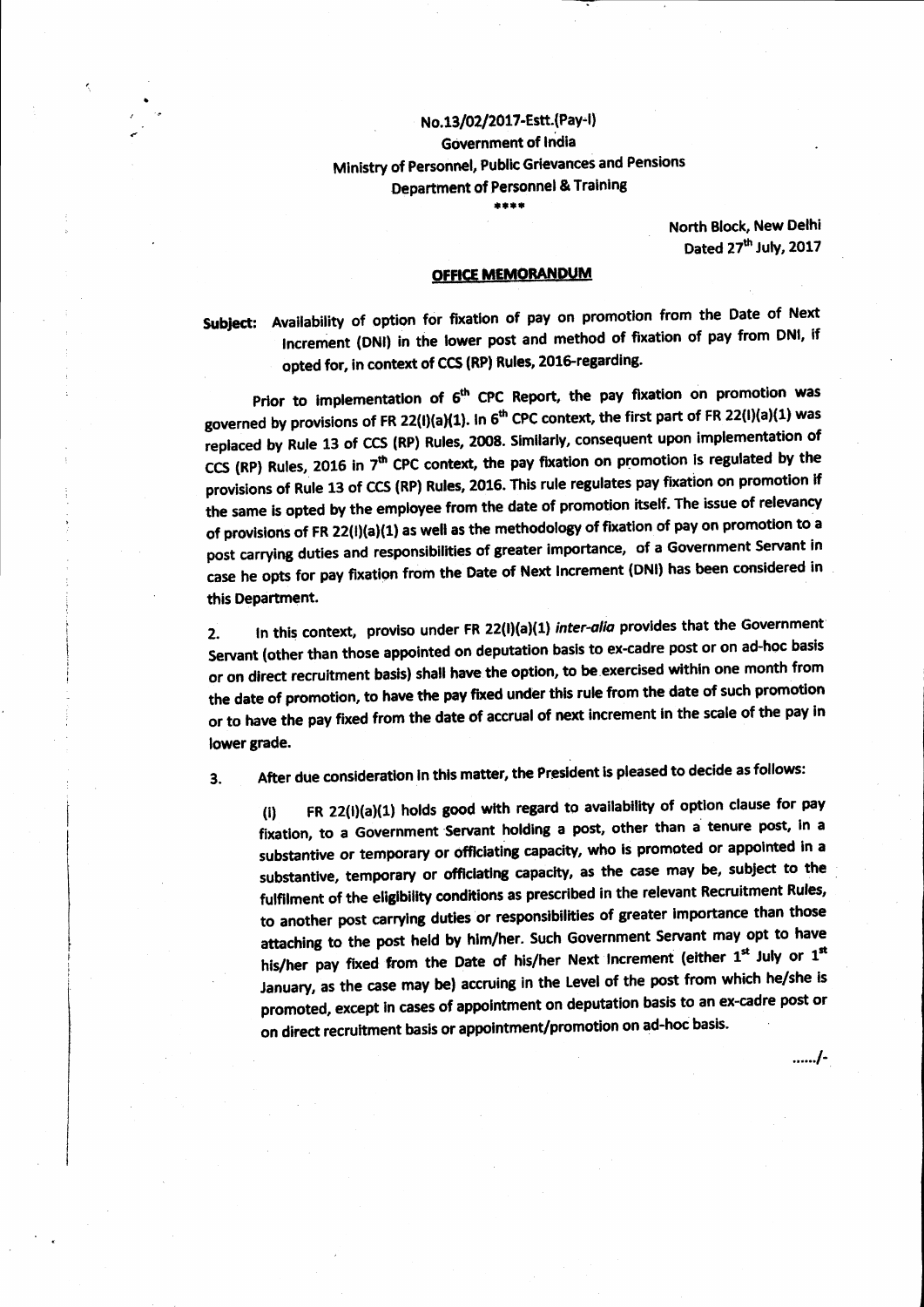In case, consequent upon his/her promotion, the Government Servant opts to  $(ii)$ have his/her pay fixed from the date of his/her next increment (either 1st July or 1st January, as the case may be) in the Level of the post from which Government Servant is promoted, then, from the date of promotion till his/her DNI, the Government Servant shall be placed at the next higher cell in the level of the post to which he/she is promoted.

### **Illustration:**

| 1                         | Level in the revised pay                                                | Pay<br>Band      | 5200-20200 |       |       |       |       |
|---------------------------|-------------------------------------------------------------------------|------------------|------------|-------|-------|-------|-------|
| $\mathbf{z}$              | structure : Level 4<br>Basic Pay in the revised<br>pay structure: 29600 | Grade<br>Pay     | 1800       | 1900  | 2000  | 2400  | 2800  |
|                           | Granted promotion in                                                    | Levels           |            | 2     | 3     | 4     | 5     |
| $\overline{\mathbf{3}}$   |                                                                         |                  | 18000      | 19900 | 21700 | 25500 | 29200 |
|                           | Level 5<br>Pay in the upgraded Level<br>i.e.<br>Level 5:30100 (next     | 2                | 18500      | 20500 | 22400 | 26300 | 30100 |
| $\blacktriangle$          |                                                                         | 3                | 19100      | 21100 | 23100 | 27100 | 31000 |
|                           |                                                                         | 4                | 19700      | 21700 | 23800 | 27900 | 31900 |
|                           | higher to 29600 in Level 5)                                             | $\boldsymbol{s}$ | 20300      | 22400 | 24500 | 28700 | 32900 |
|                           | Pay from the date of                                                    | 6                | 20900      | 23100 | 25200 | 29600 | 33900 |
| 5                         | promotion till DNI: 30100                                               | 7                | 21500      | 23800 | 26000 | 30500 | 34900 |
| $\mathbf{I}_{\text{new}}$ |                                                                         | 8                | 22100      | 24500 | 26800 | 31400 | 35900 |
|                           | <b>MONARCHAN</b><br>THESE INTERVIEWS                                    | 9                | 22800      | 25200 | 27600 | 32300 | 37000 |
|                           |                                                                         | 10               | 23500      | 26000 | 28400 | 33300 | 38100 |
|                           |                                                                         |                  |            |       |       |       |       |

Subsequently, on DNI in the level of the post to which Government Servant is  $(iii)$ promoted, his//her Pay will be re-fixed and two increments (one accrued on account of annual increment and the second accrued on account of promotion) may be granted in the Level from which the Government Servant is promoted and he/she shall be placed, at a Cell equal to the figure so arrived, in the Level of the post to which he/she is promoted; and if no such Cell is available in the Level to which he/she is promoted, he/she shall be placed at the next higher Cell in that Level.

## **Illustration:**

|                                                                          | Level in the revised pay<br>structure: Level 4               | Pay<br>Band             | 5200-20200 |       |       |       |       |
|--------------------------------------------------------------------------|--------------------------------------------------------------|-------------------------|------------|-------|-------|-------|-------|
| $\mathbf{2}$                                                             | Basic Pay in the revised<br>pay structure: 29600             | <b>Grade</b><br>Pav     | 1800       | 1900  | 2000  | 2400  | 2800  |
|                                                                          | Granted promotion in                                         | <b>Levels</b>           |            | 2     | 3     | 4     | 5     |
| $\overline{\mathbf{3}}$                                                  |                                                              |                         | 18000      | 19900 | 21700 | 25500 | 29200 |
|                                                                          | Level 5<br>Pay from the date of<br>promotion till DNI: 30100 | 2                       | 18500      | 20500 | 22400 | 26300 | 30100 |
|                                                                          |                                                              | $\overline{\mathbf{3}}$ | 19100      | 21100 | 23100 | 27100 | 31000 |
|                                                                          |                                                              |                         | 19700      | 21700 | 23800 | 27900 | 31900 |
| 5                                                                        | Re-fixation on DNI: Pay                                      | 4<br>5                  | 20300      | 22400 | 24500 | 28700 | 32900 |
|                                                                          | after giving two increment                                   | 6                       | 20900      | 23100 | 25200 | 29600 | 33900 |
|                                                                          | in Level 4:31400                                             | $\overline{7}$          | 21500      | 23800 | 26000 | 30500 | 34900 |
| $\epsilon$                                                               | Pay in the upgraded Level                                    | 8                       | 22100      | 24500 | 26800 | 31400 | 35900 |
|                                                                          | i.e.                                                         | 9                       | 22800      | 25200 | 27600 | 32300 | 37000 |
| Level 5:31900 (either<br>equal to or next higher to<br>31400 in Level 5) |                                                              | 10                      | 23500      | 26000 | 28400 | 33300 | 38100 |
|                                                                          |                                                              |                         |            |       |       |       |       |

....../-

 $\cdot$  2